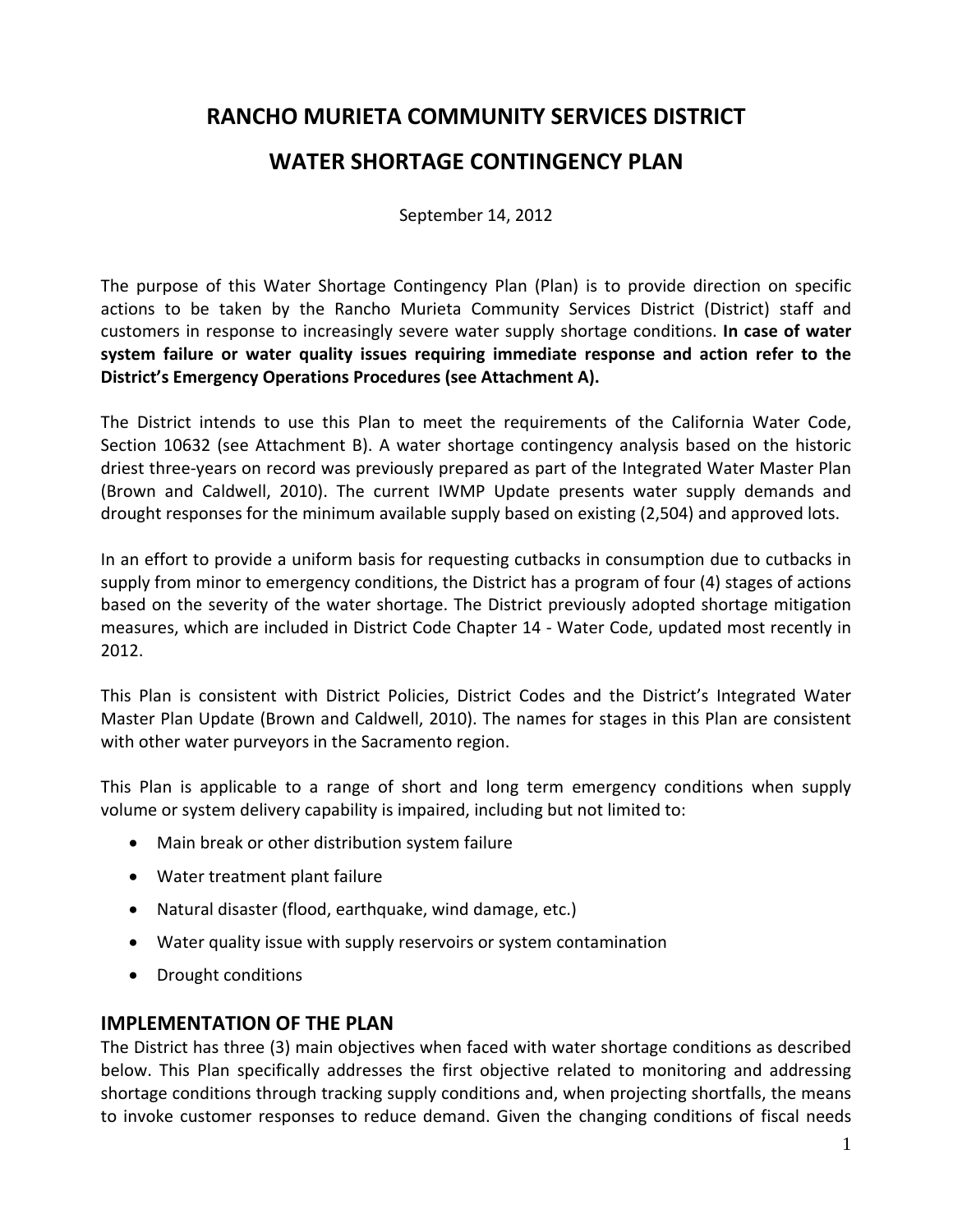and latest information on water savings technologies, the District plans to further prepare for longer duration droughts by completing a Drought Financial Plan and Drought Communications and Education Plan when shortages appear imminent.

- 1. Monitoring and Declaration of Water Shortages/Drought
	- a. Drought indicators
	- b. Index for trigger levels
	- c. Staged actions for reducing customer demands
- 2. Drought Financial Plan
	- a. Sustainability of funding for District operations
	- b. Tiered pricing implementation to achieve reductions in demand and provide revenues to cover cost of service in times of shortage
- 3. Drought Communication Outreach and Education Plan
	- a. Media response
	- b. Water use by lot categories
	- c. Drought checklist for customer actions

### **RESPONSE TO IMPAIRED TREATMENT AND DISTRIBUTION SYSTEM CONDITIONS**

Short-term supply interruptions may invoke the need for District staff to alert customers of any stage of shortage, listed further below in this document, as conditions warrant. This determination will be made by the General Manager. The appropriate stage of action will be determined based on the severity and projected duration of the shortage. In other words, an emergency condition where more than 50% of the supply is unavailable may warrant an alert for Stage 4 – Water Emergency. This message would be broadcasted as an alert out to the entire community (using the District's CodeRED auto‐dialer messaging system) and notices would be issued via written notice (letter or door hangers) and other means to advise customers of the water shortage and anticipated duration of the shortage. All customers will then be noticed when the shortage is resolved.

### **RESPONSE TO LONG TERM SUPPLY SHORTAGE DUE TO DROUGHT CONDITIONS**

The drought actions called for are based on the current water supply capacity (including Clementia Reservoir) and estimates for demands needed in times of drought based on the 3,274 approved connections, of which 2,504 currently exist. As the District monitors accomplishments in reaching the 20% reduction in water use by 2020 goal of 238 gallons per capita per day (gpcd), as called for in District Policy 2011‐05, the District will update this Plan. The baseline 10‐year average (as defined in Senate Bill SB X7‐7) is 298 gpcd stated in the 2020 Compliance Plan (Brown and Caldwell, 2010).

The expected demand cutback by stages included within this Plan does not currently include consideration of the 20% reduction goal given it has not yet been achieved. At minimum, it is anticipated that this Plan will be updated when the community achieves 50% of its reduction goal to 268 gpcd or 10% reduction in gross per capita per day demand.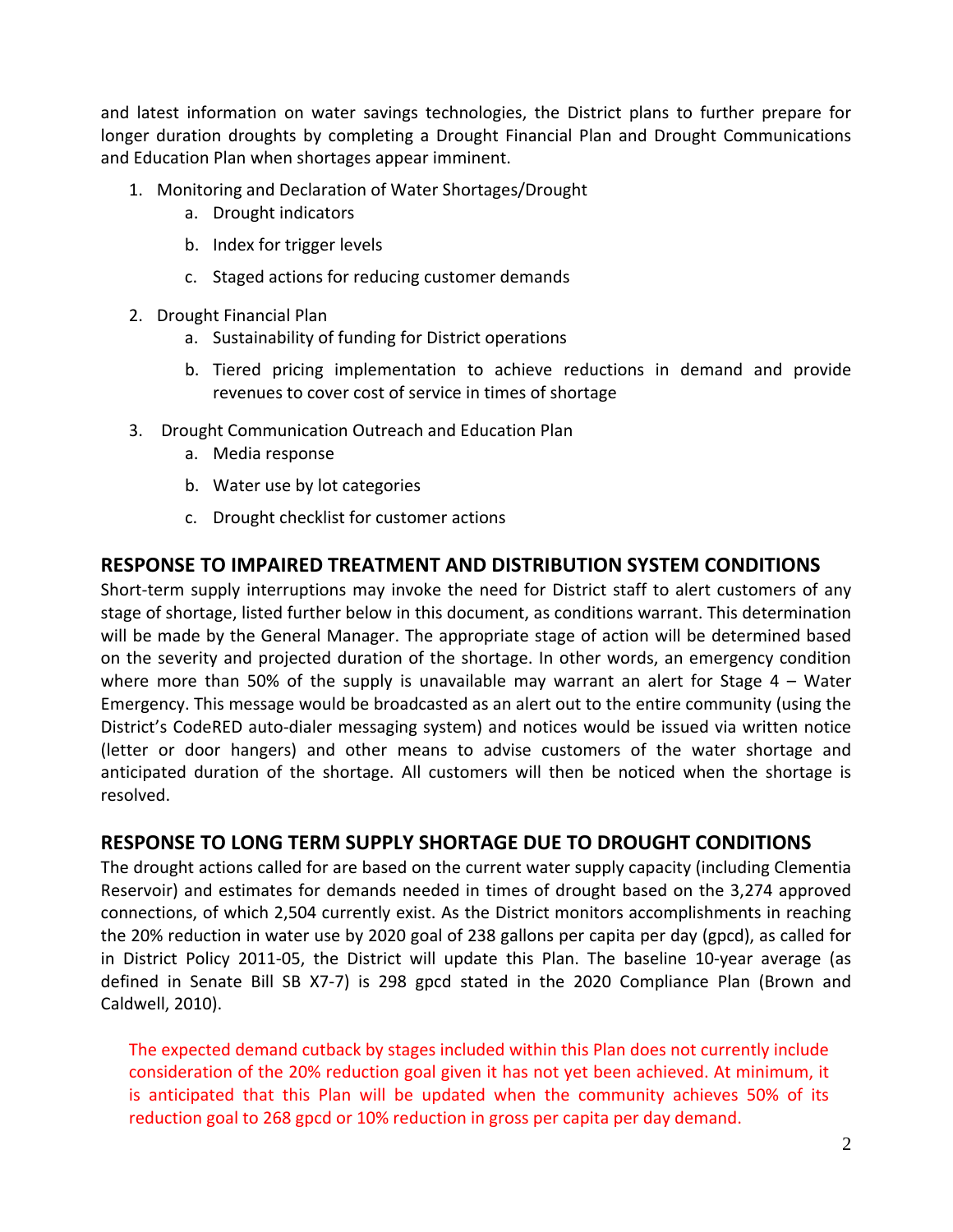Overall drought preparedness actions to be taken by the District include:

- Understand and comply with legal and regulatory requirements for drought preparedness.
- Review and update Water Shortage Contingency Plan at a minimum of every 5 years or as needed based on new monitoring data, new supply, operational changes, or change in expected water demands.
- Provide education and outreach to customers on efficient and reasonable uses of water and best ways to save, with increased intensity in messaging during times of drought.
- Continue District water loss management procedures (leak identification and repair).
- Enforce prohibition of wasted water per the District Code Chapter 14 Water Code, Section 13.
- Continue conservation policies and water-efficient plumbing codes.
- On an as needed basis and at a minimum of every 5 years, review and refine the rate stabilization policy relating to drought impacts.
- Update educational materials on an as needed basis.

### **DISTRICT DROUGHT MONITORING**

Every year the climate varies and the District monitors potential flood and drought conditions. The District's water rights permit allows for pumping between November 1 and May 31 each year. In normal water years at our current number of water connections, the District typically starts pumping to fill the supply reservoirs in February. When forecasted water supply conditions are indicating a dry year, it may prompt the District to take action for changes in pumping operations and/or notifying customers to cut back on demand.

To check on water supply forecasts, the District tracks both State resources and local metrics to best inform and assist in their decision‐making on calling for implementation of each drought stage. One such resource is the Department of Water Resources (DWR), State Climatologist, who does careful monitoring of the predicted water supply and flood management forecasts using real time weather monitoring stations throughout the Central Valley. Also, there are two (2) primary climate monitoring station indices tracked for California: Sacramento River 8‐Station Index and San Joaquin River 5 Station Index. The District will primarily monitor the San Joaquin River Index which includes monitoring that encompasses the Cosumnes River watershed. Information on the drought status is posted online through the California Data Exchange Center and updated regularly based on the most recent weather station data available (including National Weather Service resources).

Another metric is the standard scale for severity of drought that has been defined by the National Drought Mitigation Center's Drought Monitor (http://droughtmonitor.unl.edu) and DWR has adapted this scale for use in California as shown below: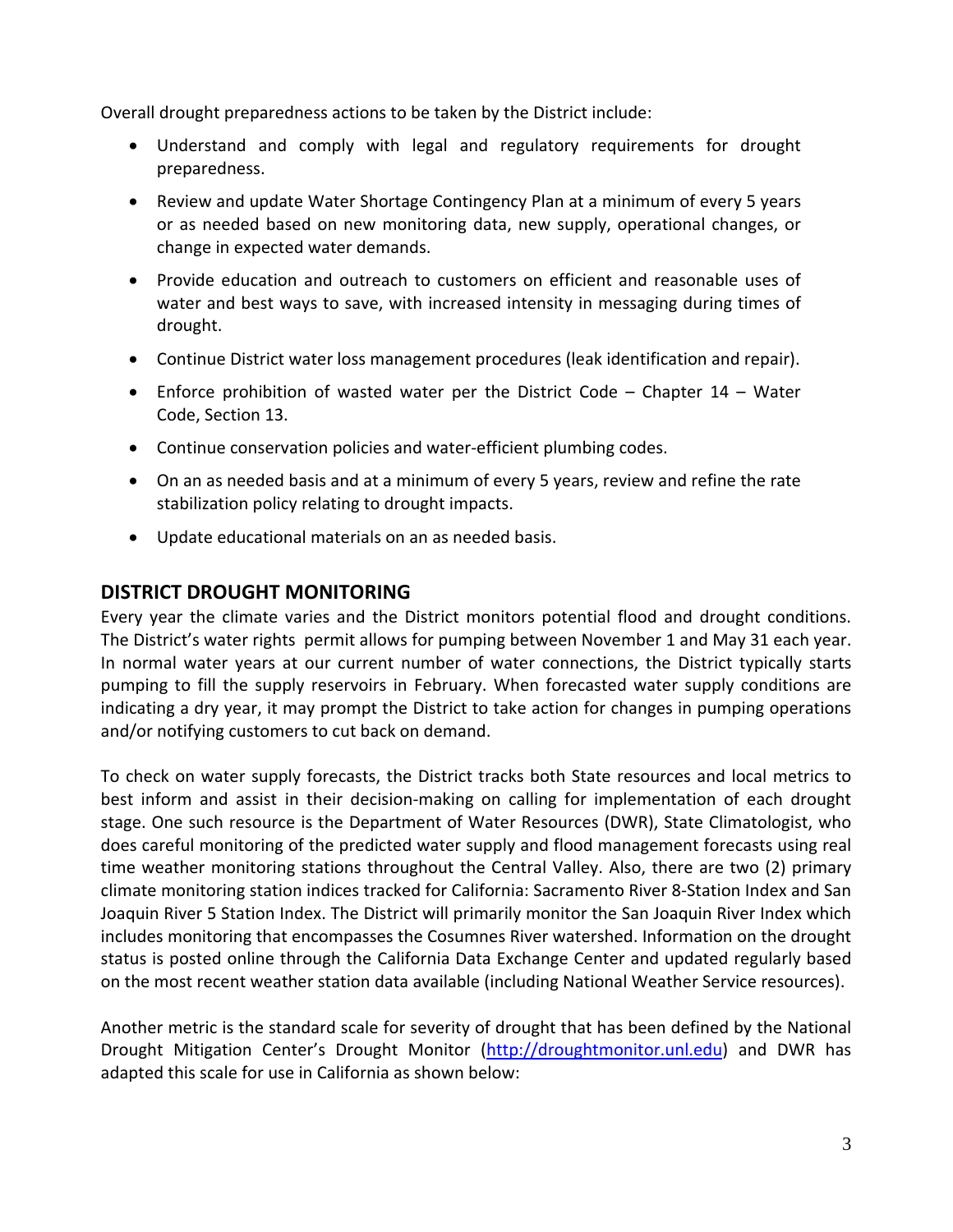| <b>Percentile</b>                                                                                     |                | <b>Drought Monitor Category</b> |
|-------------------------------------------------------------------------------------------------------|----------------|---------------------------------|
| $0.00 - 0.02$                                                                                         | D4             | Drought -<br>Exceptional        |
| $0.02 - 0.05$                                                                                         | D <sub>3</sub> | Drought - Extreme               |
| $0.05 - 0.10$                                                                                         | D2             | Drought - Severe                |
| $0.10 - 0.20$                                                                                         | D <sub>1</sub> | Drought -<br>Moderate           |
| $0.20 - 0.30$                                                                                         | D <sub>0</sub> | <b>Abnormally Dry</b>           |
| $0.30 +$                                                                                              | N              | Normal                          |
| Source: Department of Water Resources, 2012<br>http://cdec.water.ca.gov/cdecapp/drought/get5SI.action |                |                                 |

The District will monitor DWR's California Data Exchange Center's (CDEC) provided information to determine when droughts may be imminent or occurring and review forecasts based on predictions by DWR weather models. The DWR provided information for the San Joaquin River watershed is posted online at: **http://cdec.water.ca.gov/cdecapp/drought/get5SI.action.**

The District also has the ability to perform local monitoring for the flows on the Cosumnes River with the USGS gage station data at Michigan Bar. An index based on historical range of flows for any given month between November and June is available to aid the District in determining when below average flows are present and indicate potential issues with water supply availability. The District will closely track flows in dry years due to the probability of impacts on the District's ability to pump to the reservoir system. In addition, once a drought has been declared and the necessary drought stage is set, the District has the ability to closely monitor water usage with its automatic meter reading system to validate if the expected demand response in needed cutbacks is occurring within the District's service area. If demand cutbacks are not occurring or the supply conditions are worsening, then the District will need to move to the next stage of shortage response measures.

### **STAGES OF ACTION**

The stage determination and declaration shall be made by the General Manager. One of five (5) stages shall always be in effect; given the initial Stage "Normal" is targeting everyday conservation.

A change of stage requires that the Board of Directors be notified and a public notice be posted at District headquarters. Written notification will be provided to all customers at least 10 days prior to a Stage 2 ‐ Water Warning with mandatory measures going into effect and any higher Stages 3 and 4 will also be notified in writing to customers Below is a summary table of stages and shortage mitigation actions that will serve as a guideline based water supply conditions. Given that water supply conditions may change rapidly due to decreasing river flows being observed through District monitoring (which project potential restrictions on pumping and supply shortages), some stages may be skipped if conditions warrant the need for faster reductions in demands to respond to the shortage conditions.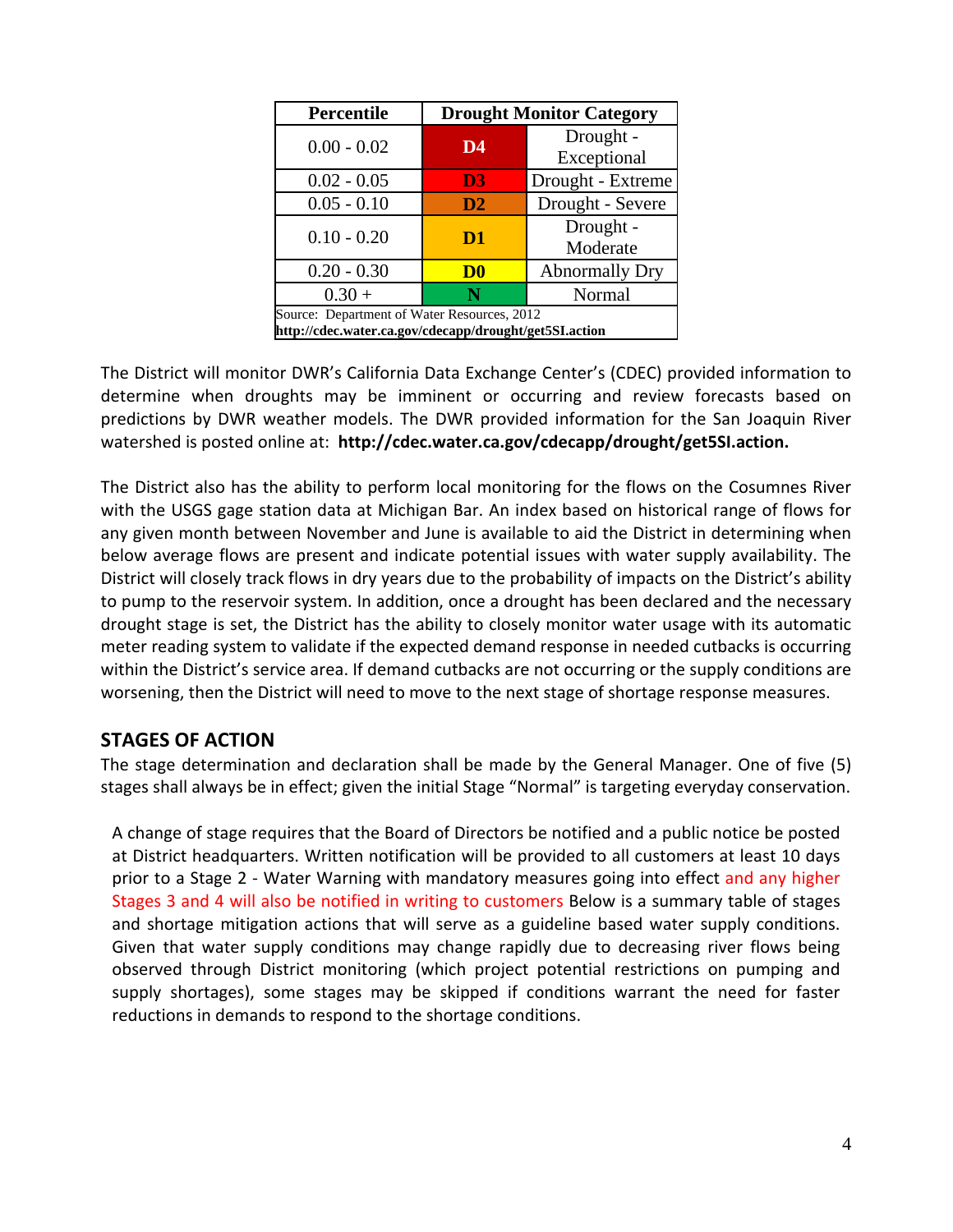| Table 1. Water Shortage Contingency Plan Summary                                                                            |                                                                                                                              |                                                                                                                                                 |                                                                                                                                        |                                                                                                                                                                                                                                                                                                                                                                                                                                      |
|-----------------------------------------------------------------------------------------------------------------------------|------------------------------------------------------------------------------------------------------------------------------|-------------------------------------------------------------------------------------------------------------------------------------------------|----------------------------------------------------------------------------------------------------------------------------------------|--------------------------------------------------------------------------------------------------------------------------------------------------------------------------------------------------------------------------------------------------------------------------------------------------------------------------------------------------------------------------------------------------------------------------------------|
| <b>Water Supply</b><br>Conditions                                                                                           | <b>Shortage Stage</b>                                                                                                        | Objective                                                                                                                                       | Response actions                                                                                                                       | Key Water Savings Opportunities                                                                                                                                                                                                                                                                                                                                                                                                      |
| <b>None</b><br>0% Total Supply<br><b>Reduction</b>                                                                          | Normal - Ongoing<br>conservation<br>measures; Prohibition<br>of Wasted Water in<br>effect.                                   | <b>Public awareness</b>                                                                                                                         | <b>Normal actions</b>                                                                                                                  | Use everyday water conserving behaviors (i.e., stop off taps when not<br>$\bullet$<br>using water, avoid wasting water).<br>Check for and repair all leaks<br>$\bullet$<br>Change to more water efficient using appliances and fixtures.<br>$\bullet$<br>Maintain and adjust irrigation systems<br>$\bullet$<br>Plant more native and water efficient plants.<br>$\bullet$                                                           |
| <b>Slightly Restricted</b><br><b>Water Supplies</b><br>(below normal)<br>Up to XX% Total<br><b>Supply Reduction</b>         | Shortage Stage 1 -<br><b>Water Alert</b>                                                                                     | Initiate public<br>awareness of<br>predicted water<br>shortage and<br>encourage<br>conservation                                                 | <b>Encourage voluntary</b><br>measures to decrease<br>"normal" demand up to<br>10%                                                     | Use sacrificial water scarcity behaviors (i.e., shorter showers, etc.)<br>$\bullet$<br>More aggressively check for and repair all leaks (instead of seasonally or<br>$\bullet$<br>monthly, perform weekly)<br>Reduce irrigation times on controllers<br>$\bullet$<br>Consider fixture and appliance changes<br>$\bullet$<br>Wash cars in recycled water facility                                                                     |
| <b>Moderately</b><br><b>Restricted Water</b><br><b>Supplies</b><br>Up to XX% Total<br><b>Supply Reduction</b>               | Shortage Stage 2 -<br><b>Water Warning</b>                                                                                   | Increase public<br>understanding of<br>worsening water<br>supply conditions,<br>move to initial<br>mandatory<br>shortage mitigation<br>measures | Encourage voluntary<br>measures to decrease<br>"normal" demand up to<br>25%                                                            | Continue to look for all ways to reduce water use (increasingly shorter<br>$\bullet$<br>showers, less toilet flushing, etc.)<br>Cutback on watering times and days<br>Consider alternative sources of supply, like implementing a graywater<br>system for reusing water outdoors.<br>Consider if certain plants may not need to be watered at all or as much<br>(e.g. deficit irrigate lawns).                                       |
| <b>Severely</b><br><b>Restricted Water</b><br><b>Supplies</b><br>Up to XX% Total<br><b>Supply Reduction</b>                 | Shortage Stage 3-<br><b>Water Crisis (severe</b><br>prohibitions) on use                                                     | <b>Ensure that water</b><br>use is limited to<br>essential uses only                                                                            | Enforce extensive<br>restrictions on water<br>use and implement<br>water rationing to<br>decrease demand up<br>to 50%                  | Implement all possible ways to reduce water use (increasingly shorter<br>$\bullet$<br>showers, less toilet flushing, etc.)<br>Further cut back on watering times and days<br>Consider if certain plants may not need to be watered at all (e.g. stop<br>irrigating lawns).<br>Make more challenging upgrades to more efficient appliances and fixtures                                                                               |
| <b>Extremely</b><br><b>Restricted Water</b><br><b>Supplies</b><br>%<br>More than<br><b>Total Supply</b><br><b>Reduction</b> | Shortage Stage 4 -<br><b>Water Emergency</b><br>(increasing severe<br>prohibitions with<br>mandatory<br>restrictions on use) | <b>Ensure that water</b><br>use is limited to<br>health and safety<br>purposes.                                                                 | <b>Enforce extensive</b><br>restrictions on water<br>use and implement<br>water rationing to<br>decrease demand on<br>the order of 50% | Use water for only essential domestic sanitation needs.<br>$\bullet$<br>No outdoor watering (or alternatively a water rationing scheme)<br>$\bullet$<br>Extreme water sacrificing behaviors (limit all behavioral uses of water (i.e.,<br>$\bullet$<br>fewer showers)<br>Maximize on-site reuse of water (graywater, rainwater capture, etc.) as<br>$\bullet$<br>appropriate for uses while maintaining health and sanitation needs. |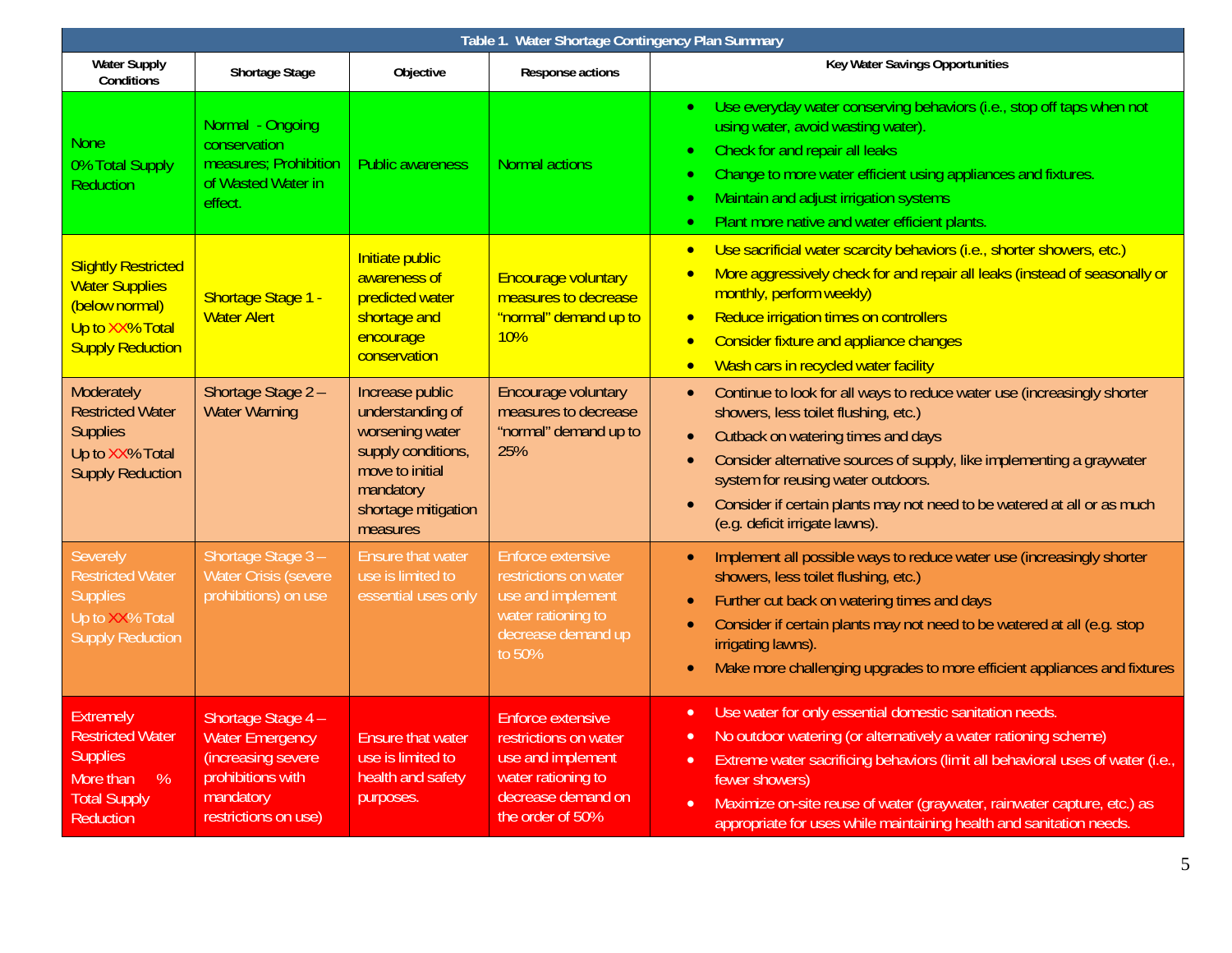# STAGE "NORMAL" ‐ NORMAL SUPPLY AND ON‐GOING CONSERVATION

The District's supply or distribution system is able to meet all the water demands of its customers in the near future. Based on the 2020 Compliance Plan Update (Brown and Caldwell, 2010), the District calls for efficient and reasonable use and District staff implementation of conservation measures will continue as planned.

| <b>Triggering Mechanism</b>      | Normal water year conditions forecasted by Department<br>of Water Resources, Office of State Climatologist and/or<br>U.S. Bureau of Reclamation. Full storage anticipated in all<br>lakes and ability to provide full water supply to all<br>customers. |
|----------------------------------|---------------------------------------------------------------------------------------------------------------------------------------------------------------------------------------------------------------------------------------------------------|
| <b>Consumption Limits</b>        | <b>Service area-wide target for reduction:</b> 0.5-1% reduction<br>per year for 10 years per the District's 2020 Compliance<br>Plan. Voluntary conservation encouraged and participation<br>in the District's water conservation program.               |
| <b>District Actions</b>          | During Stage "Normal", all normal conservation programs<br>would continue.                                                                                                                                                                              |
| <b>Requested Consumer Action</b> | Follow the basic conservation measures set forth in under<br>Normal Supply Conditions of the four-stage conservation<br>program described herein.                                                                                                       |
| <b>Penalties</b>                 | For the first and subsequent water waste violations,<br>penalties will be issued according to District Water Code -<br>Chapter 14, Section 13.                                                                                                          |

### STAGE 1 ‐ WATER ALERT

There is a probability that the District's supply or distribution system will not be able to meet all the water demands of its customers.

**Triggering Mechanism**  Any short‐term water system operational issues deemed by the General Manager to warrant calling this stage based on a minor shortage targeting the need for a 5‐10% cutback in demand. For long-term supply conditions, evidence of an abnormally dry water year conditions forecasted for the San Joaquin River by Department of Water Resources, Office of State Climatologist and/or U.S. Bureau of Reclamation. Less than full storage is anticipated in all lakes and there may be inability to provide full water supply to all customers.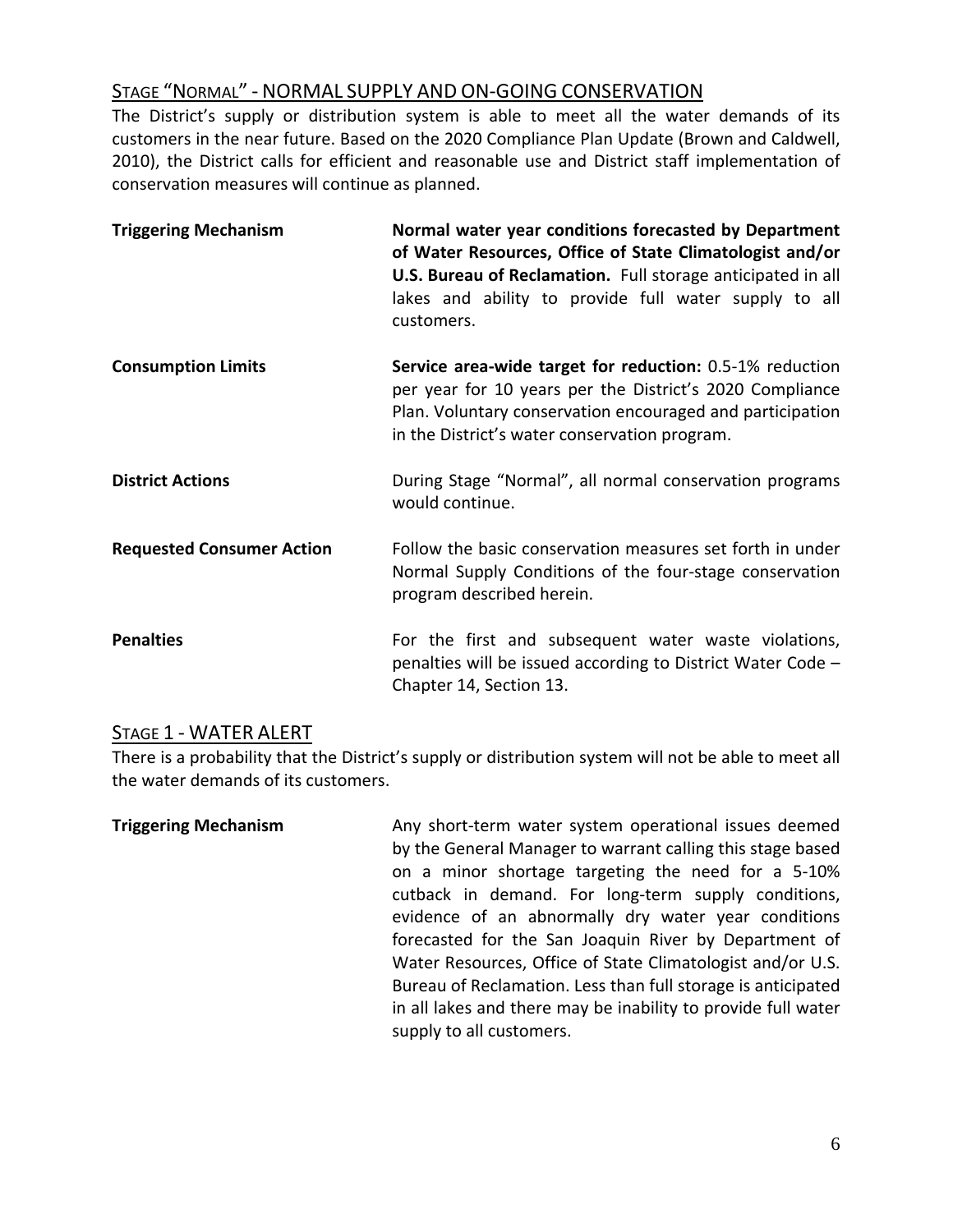**Consumption Limits All** customers would be encouraged to reduce consumption by  $5 - 10\%$  for the duration of the water alert.

- **District Actions 12.1 Continue the basic conservation program elements, and** initiate public information campaign. Explain the supply condition to the public. Request voluntary drought curtailment of water use through customer changing to more water efficient behaviors (trim water times, take shorter showers, etc.).
- **Requested Consumer Actions**  Customers will be asked to implement Stage 1 shortage mitigation measures and adhere to the District Water Code – Chapter 14, Section 10.02, Water Waste.
- **Penalties 12.1** For the first and subsequent water waste violations, penalties will be issued according to District Water Code – Chapter 14, Section 13.

### Stage 2 ‐ WATER WARNING

The District's supply or distribution system will not be able to meet all the water demands of its customers.

- **Triggering Mechanism**  Any short‐term water system operational issues deemed by the General Manager to warrant calling this stage based on a moderate shortage targeting the need for an 11‐25% cutback in demand. For long‐term supply conditions, evidence of more severe drought conditions are forecasted by the Department of Water Resources, and/or goal of 10% demand cutbacks in Stage 1 is not achieved, and/or low flow conditions are predicted for the Cosumnes River that may impact pumping capability.
- **Consumption Limits Service area‐wide target for reduction: 11 ‐ 25%.** Customers will be educated by the District on ways to achieve reduced consumption based on their own home or business unique opportunities to save for the duration of the water warning condition.
- **District Actions** Continue conservation program and District actions listed through Stage 1, mandate compliance to Stage 2 Shortage mitigation measures of the District's Four Stage Plan. Continue with a more rigorous public information campaign. Explain supply shortage and disseminate technical information as needed.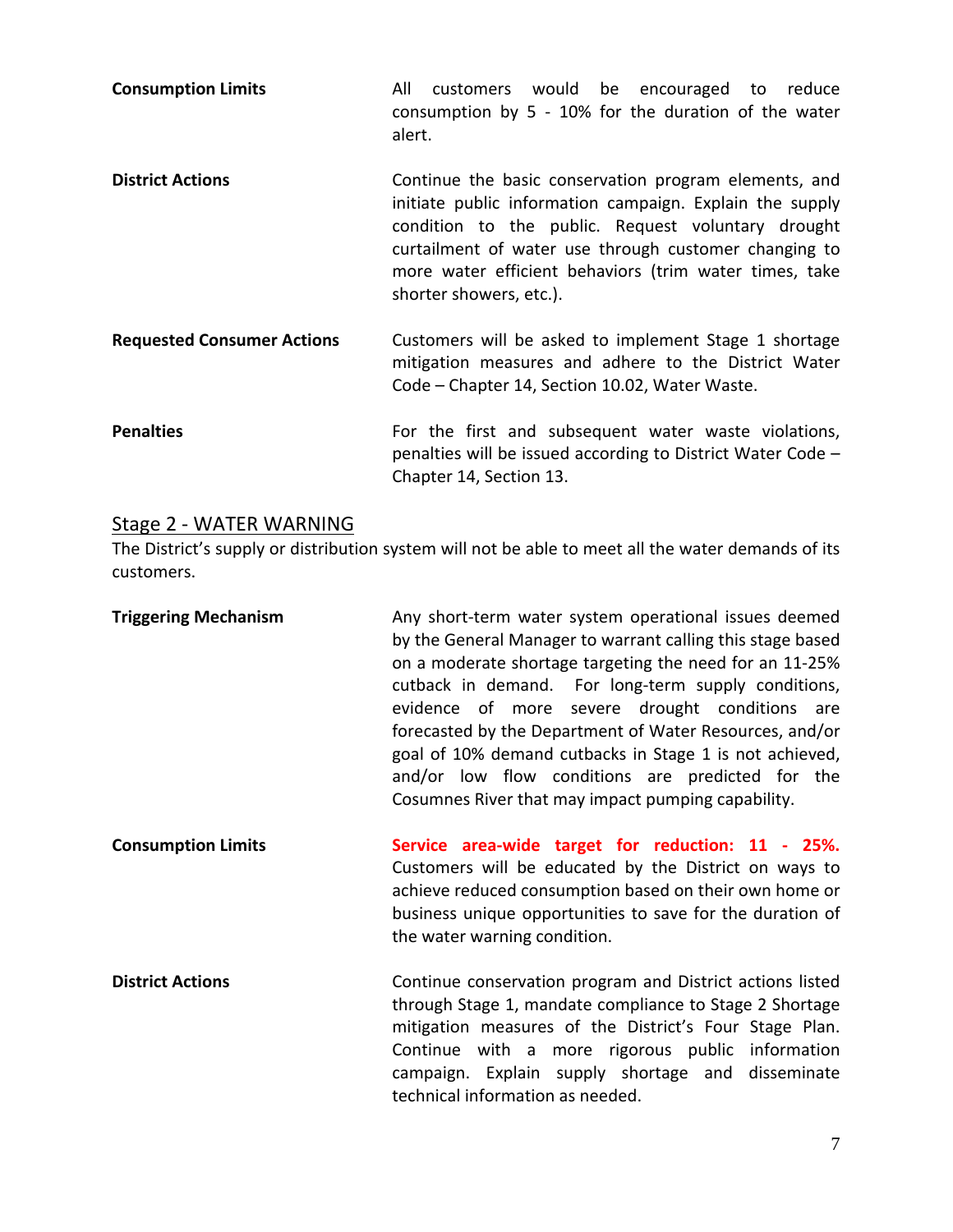| <b>Requested Customer Actions</b> | Customers will be notified in writing and through other<br>media (e.g. District web site, etc.) at least 10 business days<br>in advance that Stage 2 shortage mitigation measures are<br>in effect and compliance will be required. |
|-----------------------------------|-------------------------------------------------------------------------------------------------------------------------------------------------------------------------------------------------------------------------------------|
| <b>Penalties</b>                  | For the first and subsequent water waste violations,<br>penalties will be issued according to District Water Code -                                                                                                                 |

### STAGE 3 - WATER CRISIS

The District's supply or distribution system is not able to meet all the water demands of its customers under Stage 2 ‐ Water Warning requirements.

Chapter 14, Section 13.

| <b>Triggering Mechanism</b>       | Any short-term water system operational issues deemed<br>by the General Manager to warrant calling this stage based<br>on a severe shortage targeting the need for a 26-50%<br>cutback in demand. For long-term supply conditions,<br>evidence of increasingly severe or persistent drought<br>conditions are occurring or forecasted by the Department<br>of Water Resources, and/or goal of 25% demand cutbacks<br>in Stage 2 is not achieved, and/or low flow conditions for<br>the Cosumnes are impacting pumping capability. |
|-----------------------------------|-----------------------------------------------------------------------------------------------------------------------------------------------------------------------------------------------------------------------------------------------------------------------------------------------------------------------------------------------------------------------------------------------------------------------------------------------------------------------------------------------------------------------------------|
| <b>Consumption Limits</b>         | Service area-wide target for reduction: 26 - 50%.<br>Customers will be educated by the District on ways to<br>achieve reduced consumption based on their own home or<br>business unique opportunities to save for the duration of<br>the water crisis condition until the water crisis has been<br>declared over.                                                                                                                                                                                                                 |
| <b>District Actions</b>           | Continue all conservation program and District action<br>elements through Stage 2, and mandate adherence to all<br>shortage mitigation measures required under Stage 3 of<br>the District's Four Stage Shortage Mitigation Measures.<br>Institute a rationing program through an allocation.                                                                                                                                                                                                                                      |
| <b>Requested Customer Actions</b> | Customers will be requested to comply with all Stage 3<br>shortage mitigation measures listed in the Five (5) Stage<br>Shortage mitigation measures.                                                                                                                                                                                                                                                                                                                                                                              |
| <b>Penalties:</b>                 | For the first and subsequent water waste violations,<br>penalties will be issued according to District Water Code -<br>Chapter 14, Section 13.                                                                                                                                                                                                                                                                                                                                                                                    |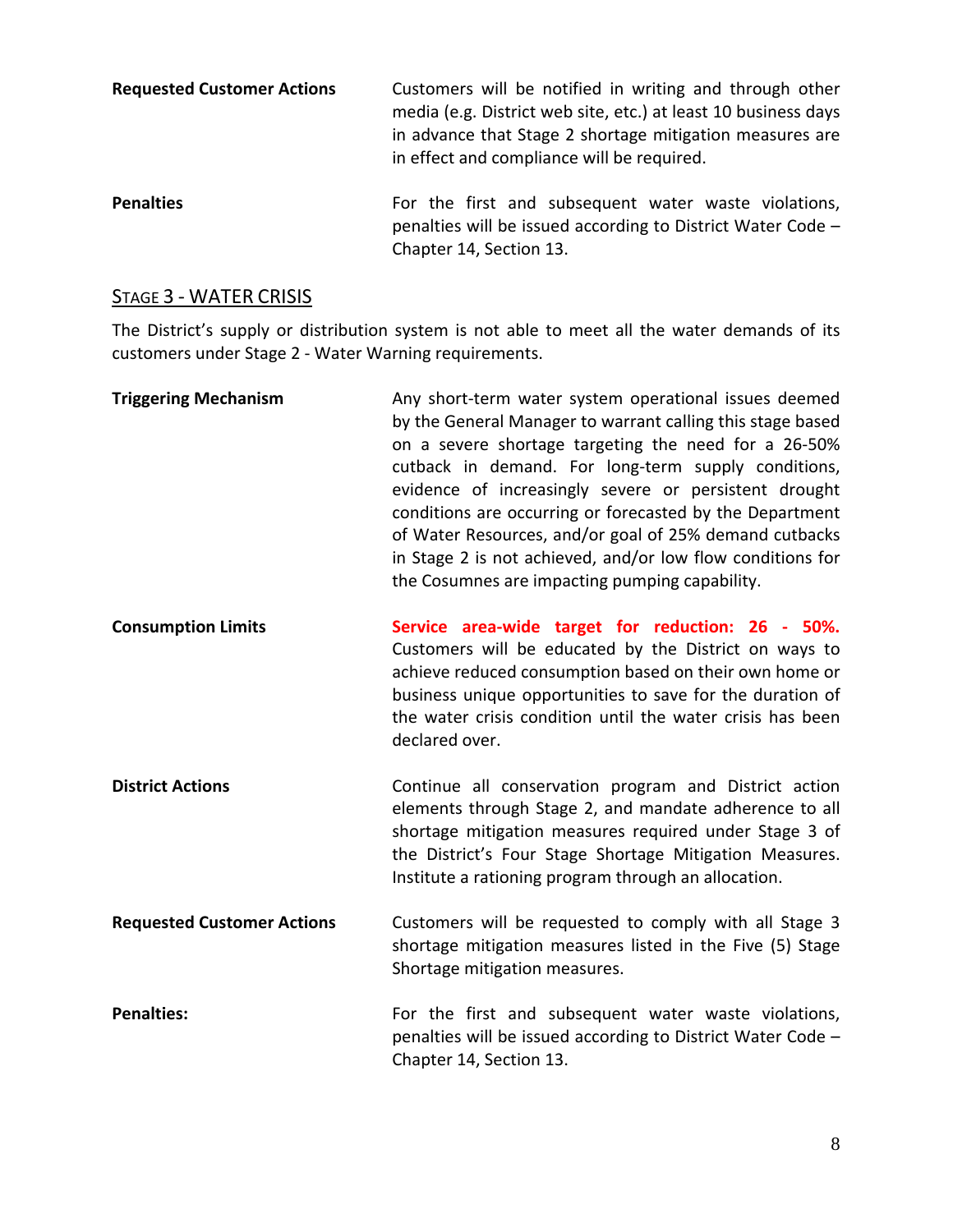# STAGE 4 - WATER EMERGENCY

The District is experiencing a major failure of a supply, storage or distribution facility.

| <b>Triggering Mechanism</b>       | Any short-term water system operational issues deemed<br>by the General Manager to warrant calling this stage based<br>on an extreme shortage targeting the need for a more<br>than 50% cutback in demand. For long-term supply<br>evidence<br>conditions,<br>of exceptional, extreme<br>or<br>persistently severe drought conditions are occurring or<br>forecasted by the Department of Water Resources, and/or<br>goals for demand cutbacks in Stage 3 are not being<br>achieved, and/or low flow conditions for the Cosumnes<br>are severely impacting pumping capability. |
|-----------------------------------|--------------------------------------------------------------------------------------------------------------------------------------------------------------------------------------------------------------------------------------------------------------------------------------------------------------------------------------------------------------------------------------------------------------------------------------------------------------------------------------------------------------------------------------------------------------------------------|
| <b>Consumption Limits</b>         | Conditions that would lead to a Stage 4 drought are highly<br>unlikely. Service area-wide target for reduction: Greater<br>than 50%.                                                                                                                                                                                                                                                                                                                                                                                                                                           |
|                                   | Customers will be educated by the District on ways to<br>achieve reduced consumption based on their own home or<br>business unique opportunities to save for the duration of<br>the water crisis condition. All customers may be required<br>to restrict consumption to 50% (or more) of normal<br>demands for the duration of the water emergency. If<br>conditions warrant, the District may implement a rationing<br>program for an indefinite period of time to ensure, to the<br>extent possible, that there is adequate water for essential<br>uses.                     |
| <b>District Actions</b>           | Continue all conservation programs and District action<br>elements through Stage 3, and mandate that all Stage 4<br>shortage<br>mitigation<br>implemented<br>measures<br>be<br>immediately and strictly enforced.                                                                                                                                                                                                                                                                                                                                                              |
|                                   | Intensify media outreach program with regular updates on<br>the state of the emergency.                                                                                                                                                                                                                                                                                                                                                                                                                                                                                        |
| <b>Requested Customer Actions</b> | Customers will be required to comply with all Stage 4<br>shortage mitigation measures.                                                                                                                                                                                                                                                                                                                                                                                                                                                                                         |
| <b>Penalties</b>                  | For the first and subsequent water waste violations,<br>penalties will be issued according to District Water Code -<br>Chapter 14, Section 13. Written notice shall be issued to<br>customers using more than their customer category<br>allocation (defined as more than 20% above allowable use)                                                                                                                                                                                                                                                                             |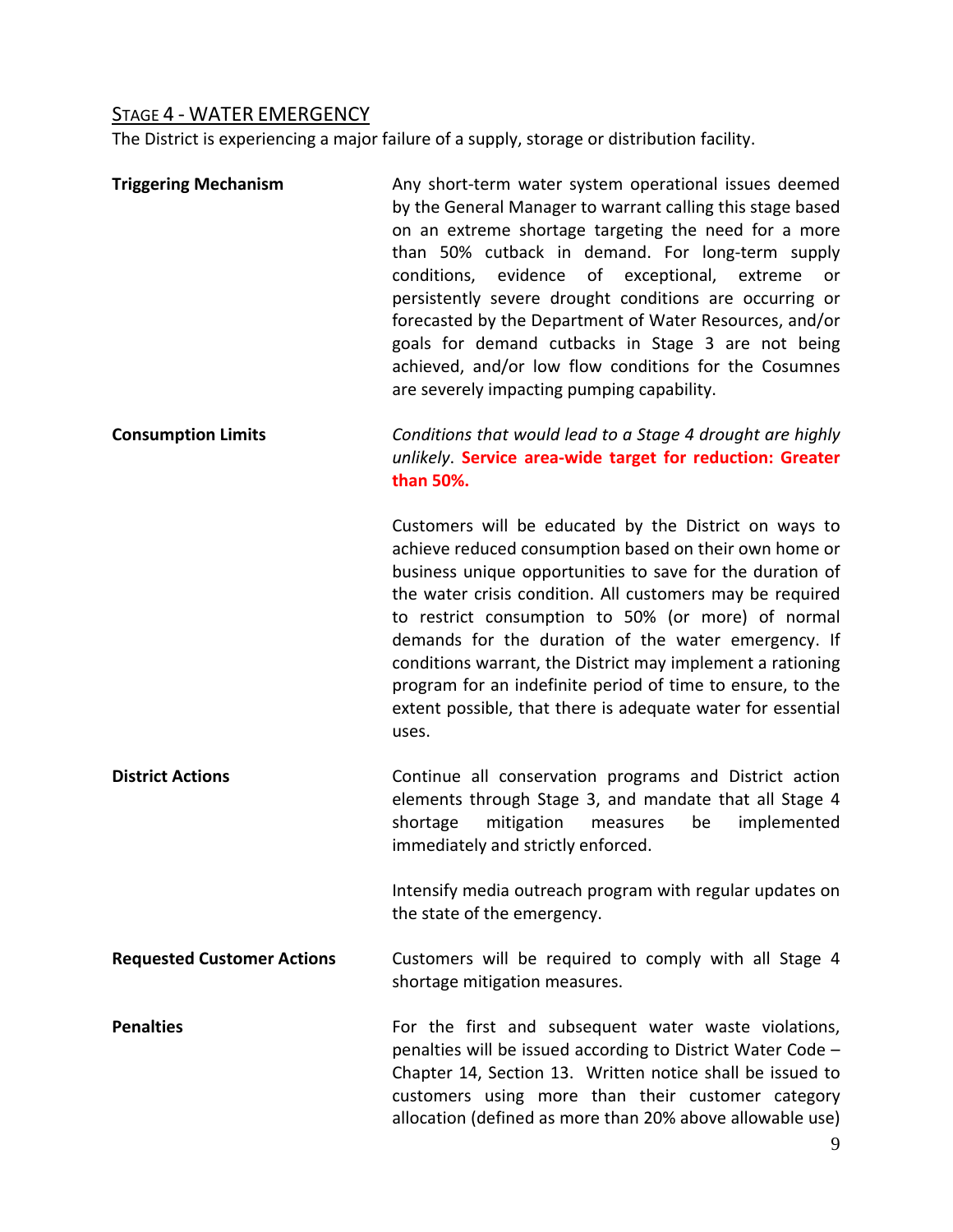and without a District approved variance (i.e., medical need). While maintaining adequate minimum fire flows for those homes with fire sprinklers, the District may install a flow restrictor on the service line if customer average daily usage is not reduced to within the allocation threshold after 10 days from the date of the written notice, a flow restrictor may be installed for a minimum of 10 days. The flow restrictor may remain in place during the irrigation season until December  $1<sup>st</sup>$  or the District may suspend service temporarily until the cause of the violation is corrected. The flow restrictor may be removed based on the General Manager's approval and payment of all outstanding penalty and water service charges have been paid. A minimum of a reconnection fee will be charged as defined in District Water Code ‐ Chapter 14. A customer may appeal one (1) time to the District Board of Directors.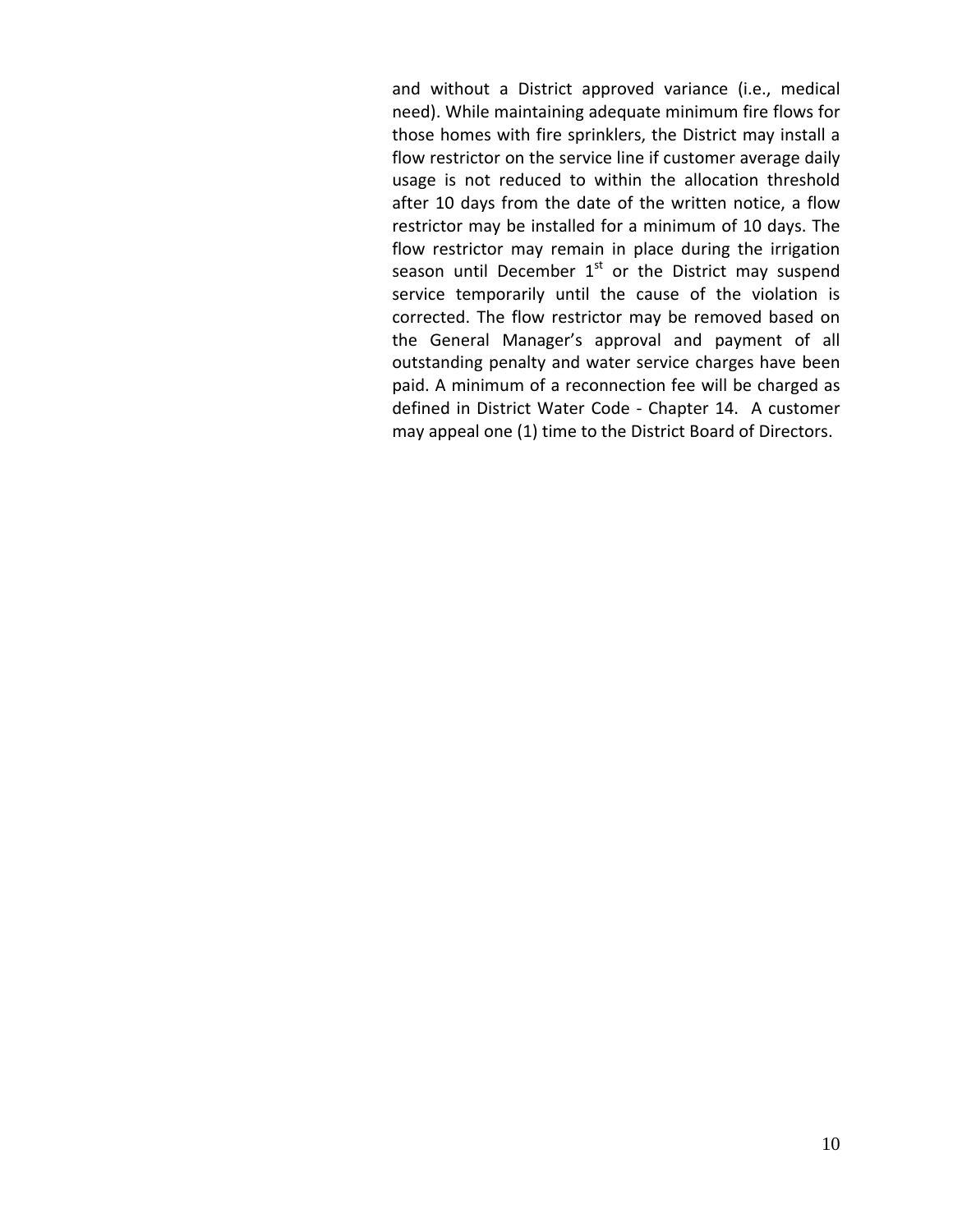## **WATER CONSERVATION MEASURES STAGE DEFINITIONS**

#### **"Normal" – Normal Water Supply and On‐going Conservation**

The District's supply or distribution system is able to meet all water demands of its customers in the immediate future. All customers are being encouraged to use water for beneficial and reasonable uses. District customer demands are being monitored for meeting 20% reduction by 2020.

#### **Stage One – Water Alert**

There is a probability that the District's supply or distribution system will not be able to meet all the water demands of its customers and the District's ability to pump to reservoirs system may be impacted.

#### **Stage Two – Water Warning**

The District's supply or distribution system is forecasted to not be able to meet all the water demands of its customers and District ability to pump to reservoirs system is forecasted to be or is actively being impacted.

#### **Stage Three – Water Crisis**

The District's supply or distribution system is projected to not be able to meet all the water demands of its customers under **Stage 2 ‐ Water Warning** requirements and District ability to pump to reservoirs system predicted to be or actually being impacted

#### **Stage Four – Water Emergency**

The District is projecting an imminent failure of a water supply, storage, or distribution facility based on an estimate of supply remaining.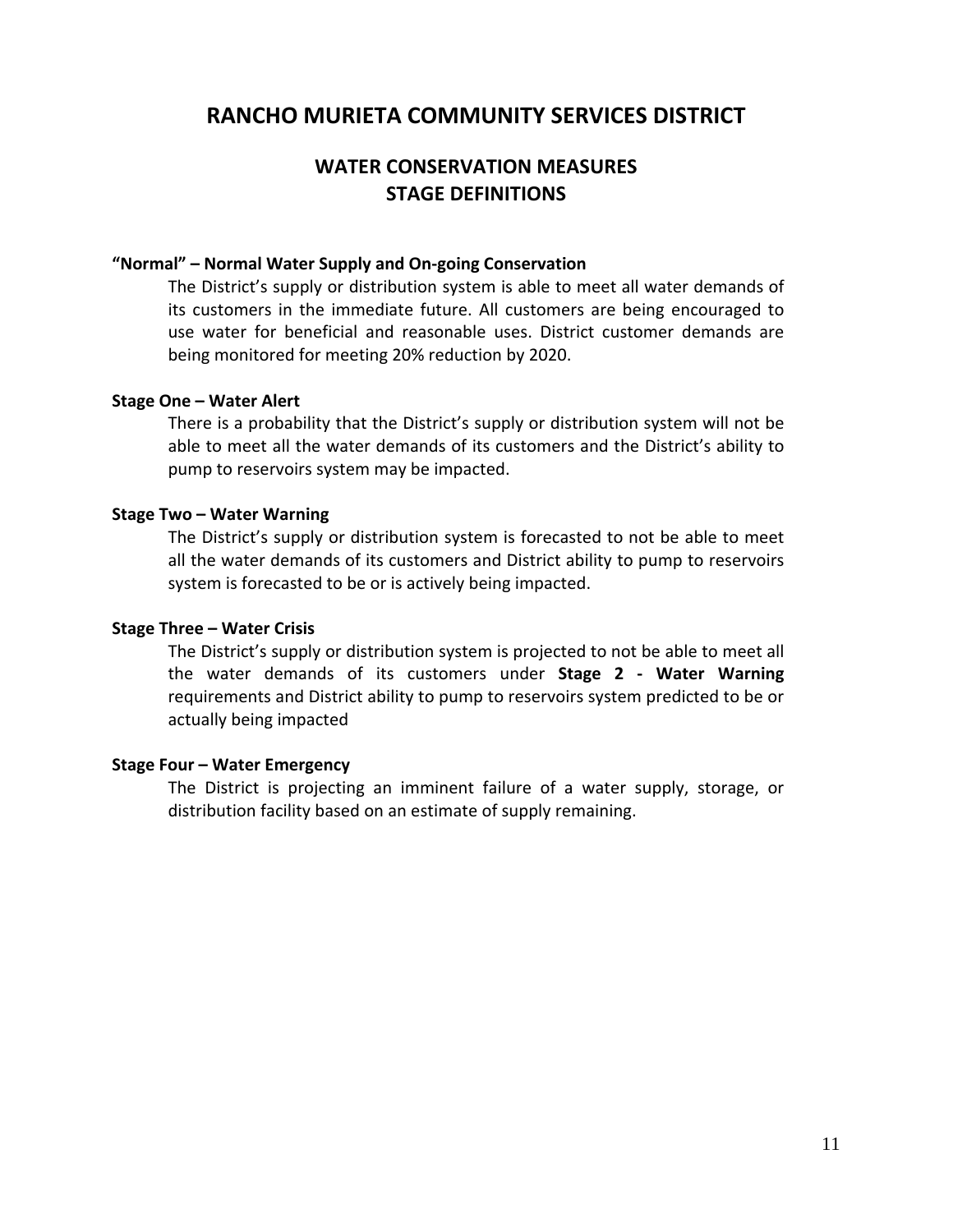# **RANCHO MURIETA COMMUNITY SERVICES DISTRICT WATER CONSERVATION MEASURES**

# **"Normal" Supply and On‐going Conservation Requested of Every Household or Business**

- 1. Water will be used for beneficial uses; all unnecessary and wasteful uses of water are prohibited as described in District Code – Chapter 14 Water Code. Take advantage of the free information available from the District on how to use water efficiently, read a water meter, repair leaks, and irrigate efficiently. Up to date information is provided through the District's web site.
- 2. Use water efficiently. Water shall be confined to the consumer's property and shall not be allowed to run off to adjoining property or to the gutter. Care shall be taken not to water past the point of soil saturation. Customers are encouraged to report observed water waste. Two (2) to three (3) days per week using cycle and soak methods is sufficient for landscapes in the Rancho Murieta Community.
- 3. Prohibit free‐flowing hoses for all uses including vehicle and equipment washing, ponds, and evaporative coolers. Use a hose and bucket method for washing and attach automatic shut‐off devices on any hose or filling apparatus in use.
- 4. Regularly check and maintain irrigation systems, repair leaks, and adjust spray heads to provide optimum coverage and eliminate avoidable over‐spray. Reduce minutes of run‐time for each irrigation valve if water run‐off (gutter flooding) is occurring.
- 5. Automatic sprinkler system timers shall be set to operate during cool evening hours and early morning hours when evaporation rates are low and on off‐peak electrical hours (ideally between 3 a.m. and 6:00 a.m.). Customers are encouraged to reduce scheduled watering minutes.
- 6. Repair all leaks promptly. Leaking consumer pipes or faulty sprinklers shall be repaired within seven (7) days or less if warranted by the severity of the problem and subject to penalties as described in District Code – Chapter 14, Water Code, Section 13.03.
- 7. Properly maintain all pools, spas, and ornamental fountains/ponds to avoid drain and refill. All water features and pools shall be equipped with a recirculating pump and shall be constructed to be leak‐proof. Pool draining and refilling shall be allowed only for health, maintenance, or structural considerations. Customer requests must be substantiated in writing by a pool consultant and approved by the District.
- 8. Avoid washing of streets, parking lots, driveways, sidewalks, or buildings, except as necessary for health or sanitary purposes. Use a high efficiency pressurized water broom for these purposes and not a conventional pressure washer or hose with a shut‐off nozzle.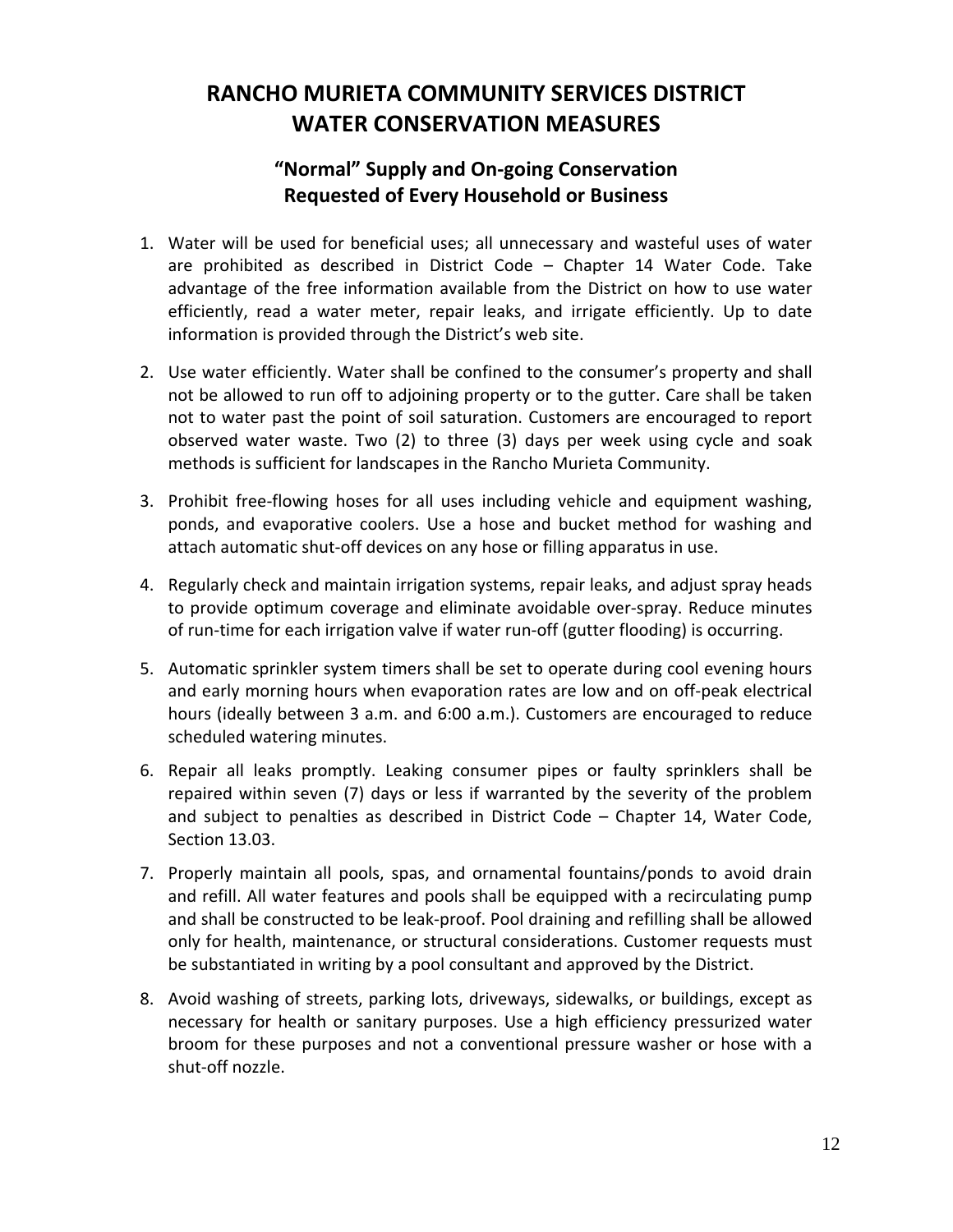9. U.S. Environmental Protection Agency (EPA) WaterSense labeled water efficient plumbing fixtures, water efficient appliances, and high efficiency irrigation techniques, such as drip, are encouraged, as described in District Code – Chapter 14 – Water Code, Section 11 and found online at: www.epa.gov/watersense.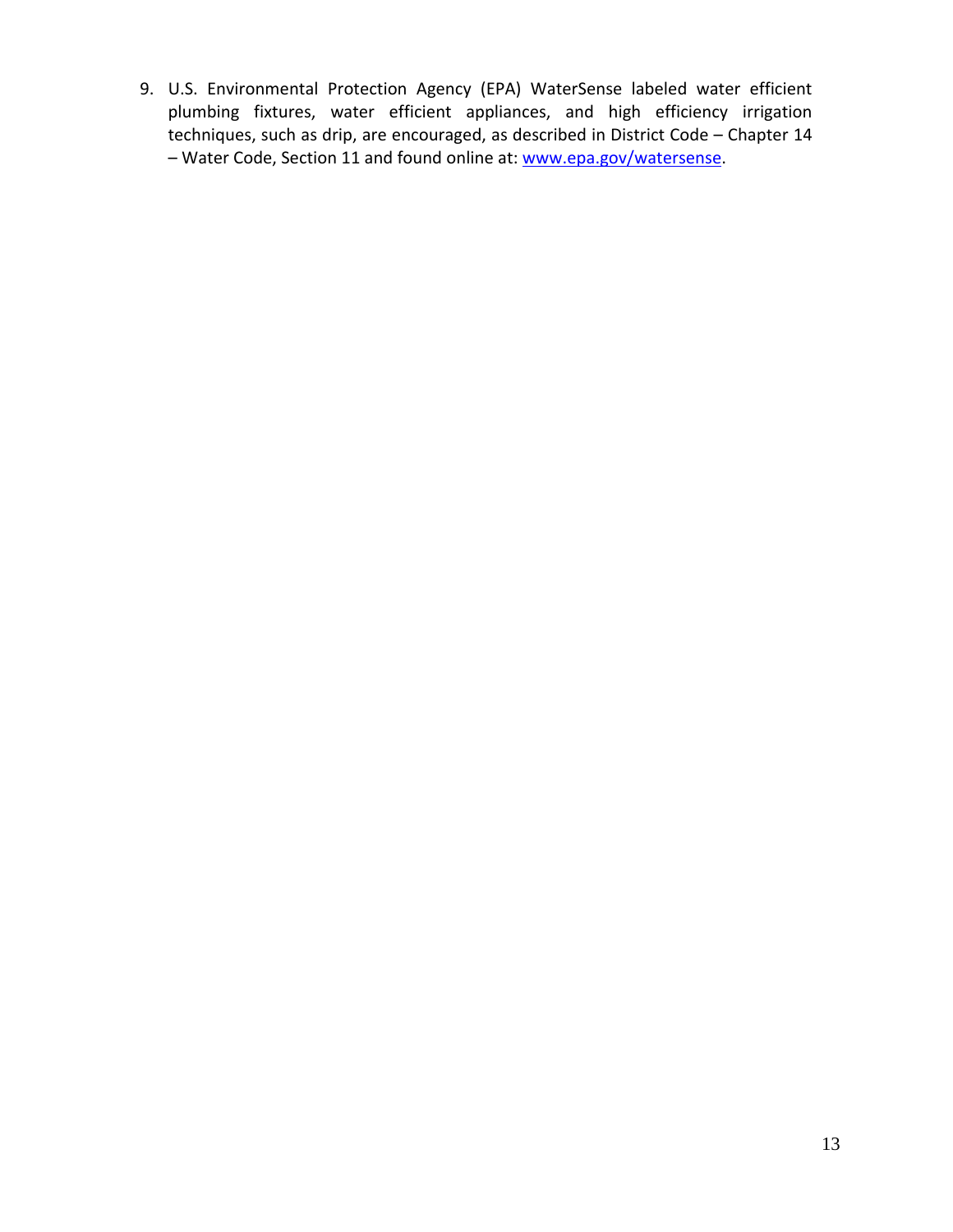# **WATER SHORTAGE MEASURES STAGE DEFINITIONS**

### **Stage One ‐ Water Alert**

#### **Goal is 10% Reduction per Average Household or Business**

- 1. All Stage "Normal" actions remain in force; unless revised herein.
- 2. All customers are encouraged to report observed water waste. The District's Security Officers will be notifying District operations of any observed water waste for follow‐up action.
- 3. Prohibit washing of streets, parking lots, driveways, sidewalks, or buildings, except as necessary for health or sanitary purposes. High efficiency pressurized water brooms are required for these purposes, conventional pressure washers or hoses with shut‐off nozzles are not allowed.
- 4. Landscape irrigation shall be watered efficiently, preferably with a weather based irrigation controller or hose timer. If a weather based controller is not installed, change the minutes of run-time for irrigation valves consistent with fluctuations in weather as determined by evapotranspiration data provided by the District/Regional Water Authority.
- 5. Watering is limited to a maximum of **three (3) days per week** if and when necessary and no watering schedule (e.g., additional minutes) increases are permissible on designated watering days. Three (3) days per week water is sufficient for landscapes in the Rancho Murieta Community. Customers are to use cycle and soak watering with up to three (3) short watering cycles. Watering days need to be based on the following schedule.
	- Customers in Watering Group A may irrigate only on **Monday, Wednesday and Friday**.
	- Customers in Watering Group B may irrigate only on **Tuesday, Thursday and Saturday.**
	- **Sunday irrigation is not allowed.**
- 6. Residents are encouraged to reduce indoor water use by limiting showers. Washing full clothes washer and dishwasher loads.
- 7. Restaurants shall serve water only upon specific request.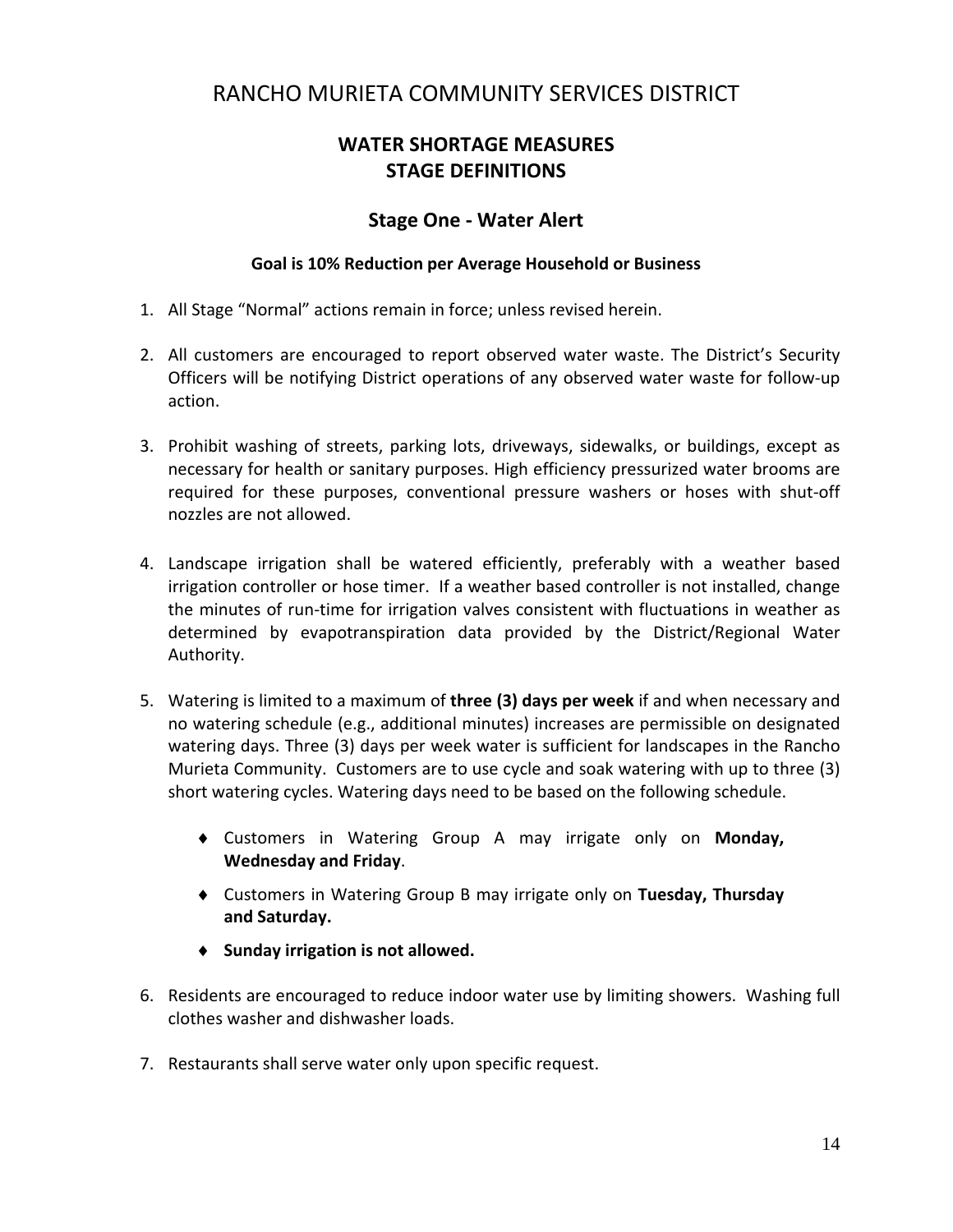## **WATER SHORTAGE MEASURES STAGE DEFINITIONS**

### **Stage Two ‐ Water Warning**

#### **Goal is 25% Reduction per Average Household or Business**

- 1. All Stage "Normal" and Stage 1 actions remain in force; unless revised herein.
- 2. Landscape irrigation shall be limited to a maximum of **two (2) days per week** when necessary and no watering schedule (e.g., additional minutes) increases are permissible on designated watering days. Two (2) days per week water is sufficient for landscapes in the Rancho Murieta Community. Customers are to use cycle and soak watering with up to three short watering cycles. Watering shall be based on the following schedule.
	- a. Customers in Watering Group A may irrigate only on **Tuesdays and Saturdays**.
	- b. Customers in Watering Group B may irrigate only on **Wednesdays and Sundays**.
	- c. Watering times will be between the hours of 8:00 p.m. to 8:00 a.m. only.
- 3. Restaurants shall serve water only upon specific request.
- 4. Residents are strongly encouraged to reduce indoor water use by limiting showers, clothes washing and dish washing.
- 5. Tiered rate pricing will be instituted at this stage to promote more equitable and efficient water use and in an effort to meet demand cutback goals. A drought surcharge may also be included as needed to maintain revenue stability and/or assist with achieving demand reduction goals as needed based on approved District policies and District Code – Chapter 14 – Water Code.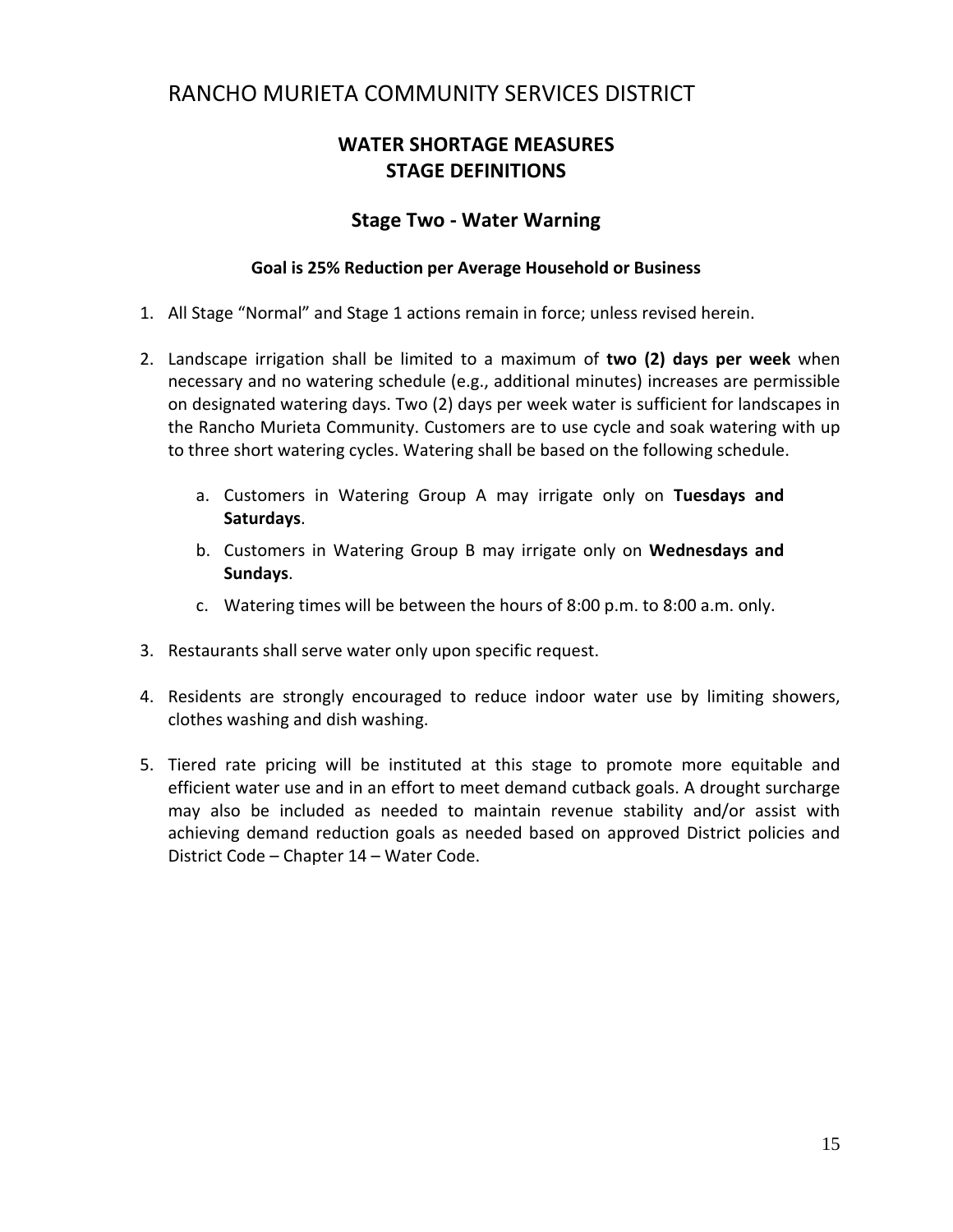# **WATER SHORTAGE MEASURES STAGE DEFINITIONS**

### **Stage Three ‐ Water Crisis**

#### **Goal is 25‐50% Reduction per Average Household or Business**

- 1. All Stage "Normal," 1 and 2 actions remain in force; unless revised herein.
- 2. All customers are encouraged to report observed water waste. District security will be notifying District operations of any observed water waste for follow‐up action.
- 3. Landscape irrigation shall be limited to a maximum of **one (1) day per week** when necessary and no watering schedule (e.g., additional minutes) increases are permissible on designated watering days. One (1) day per week water is sufficient for landscapes in the Rancho Murieta Community. Customers are to use cycle and soak watering with up to three short watering cycles. The schedule shall be based on the following **water day** schedule based on the following schedule.
	- Customers in Watering Group A may irrigate only on **Saturdays**.
	- Customers in Watering Group B may irrigate only on **Sundays**.
- 4. No irrigation is permitted on **Mondays, Tuesdays, Wednesdays, Thursdays, and Fridays.**
- 5. No watering of new turf grass or replacement turf grass.
- 6. Vegetable garden may be hand watered.
- 7. No potable water from the District's system shall be used to fill or refill new swimming pools, artificial lakes, ponds, or streams or other water feature until the **Water Crisis** has been declared over.
- 8. Prohibit water use for all ornamental water features (i.e. ponds and fountains).
- 9. No washing of automobiles or equipment shall be permitted unless done at a commercial establishment that uses recycled or reclaimed water.
- 10. Tiered pricing will be implemented to ensure drought mitigation goals are met. A drought surcharge may also be included as needed to maintain revenue stability based on approved District policies and District Water Code.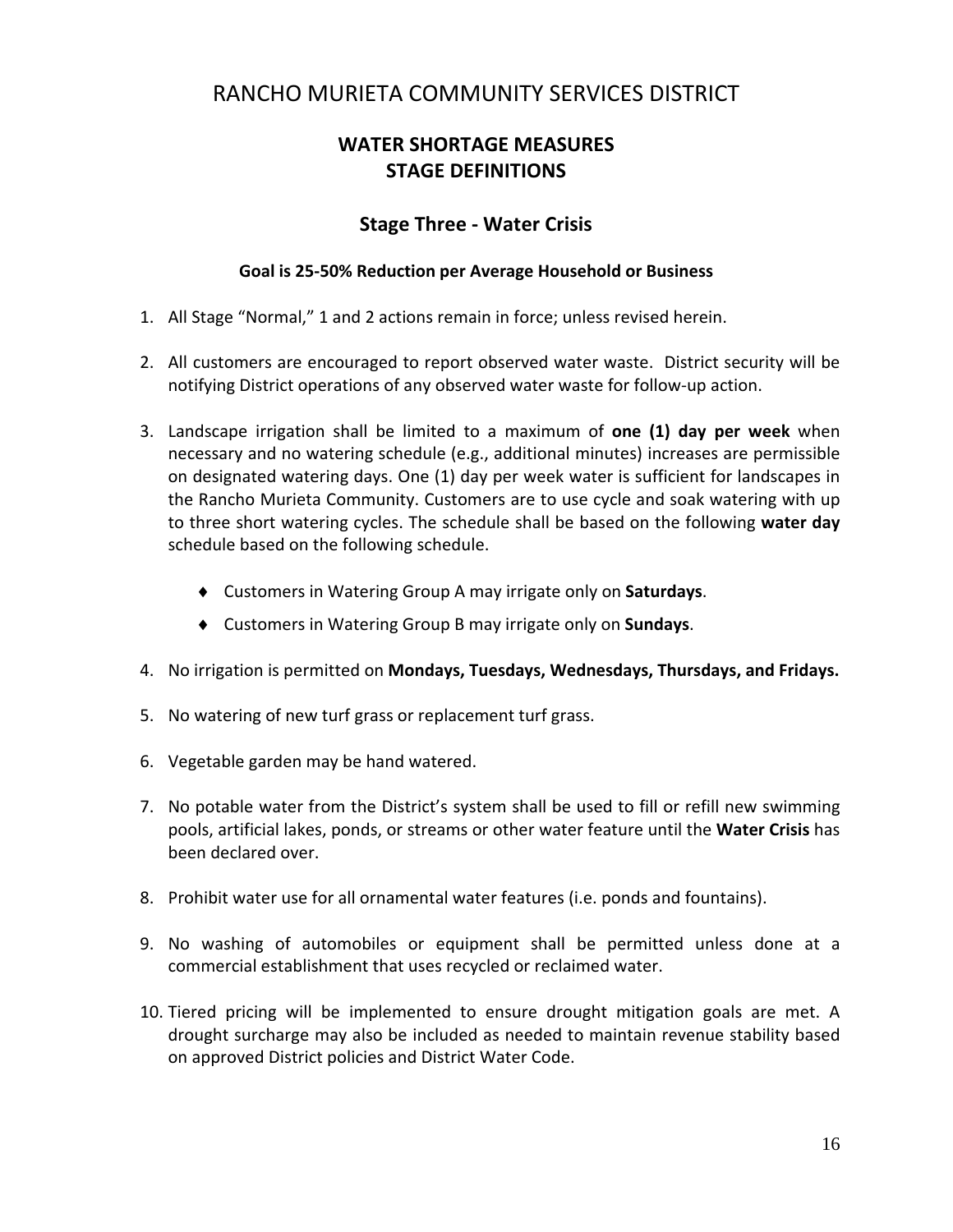- 11. Cleaning of sewers, streets or flushing fire hydrants is restricted by any party other than emergency personnel or District employees and subject to District approval.
- 12. While maintaining adequate minimum fire flows for those homes with fire sprinklers, flow restrictors may be installed for excessive users persistently exceeding their water use above District defined rationing allocation for their customer category. Flow restrictors shall be one (1) gallon per minute (gpm) or less which is adequate for domestic sanitation needs.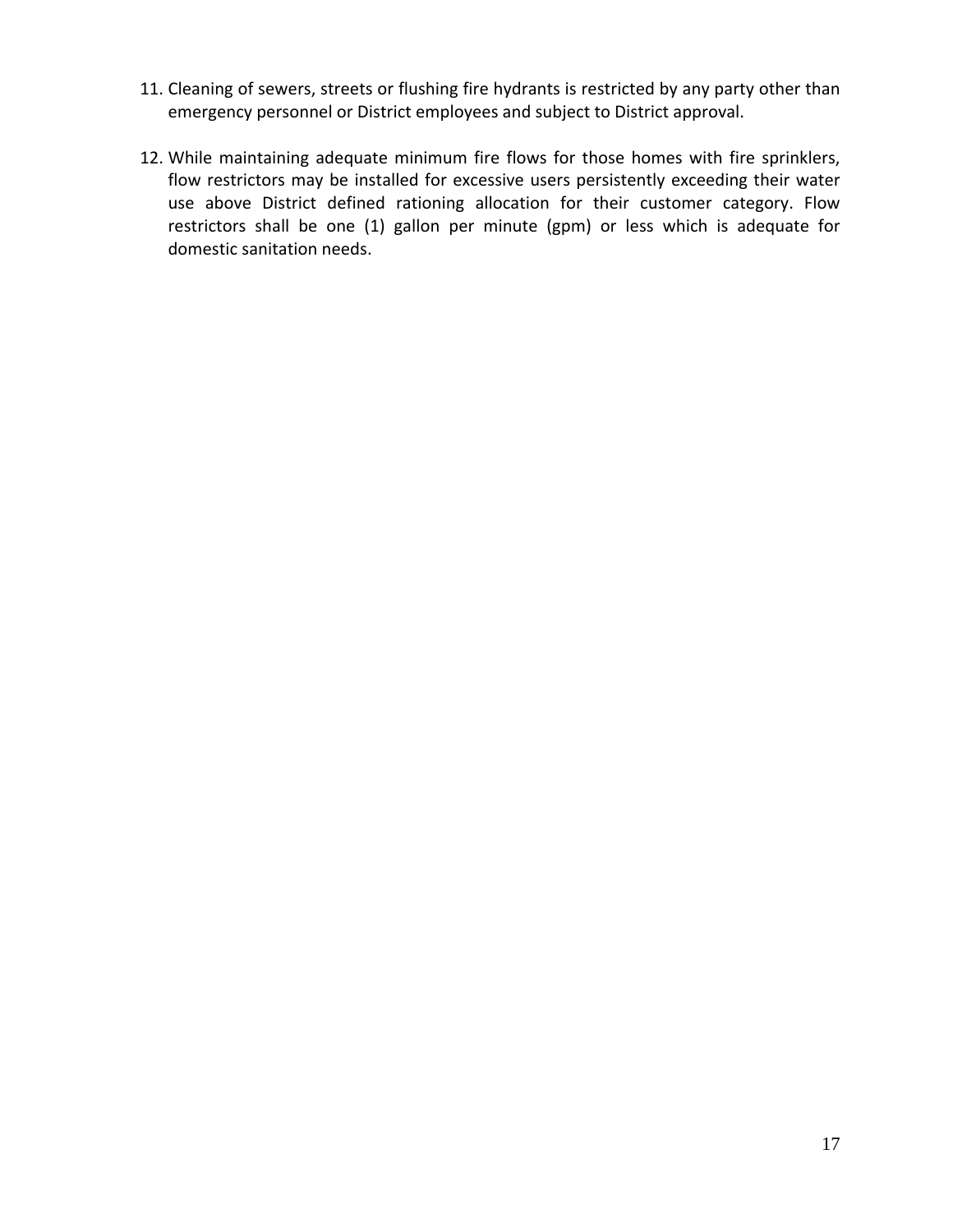## **WATER SHORTAGE MEASURES STAGE DEFINITIONS**

### **Stage Four ‐ Water Emergency**

#### **Goal is 50+% Reduction per Average Household or Business**

- 1. All Stage "Normal," 1, 2, and 3 actions remain in force, unless revised herein.
- 2. All customers are encouraged to report observed water waste. Aggressive enforcement of water waste and no landscape irrigation shall include penalties up to mandatory misdemeanor citations with fines as noted in Section 13 of the Districts Water Code.
- 3. Landscape and garden irrigation shall not be allowed unless taken from a bucket from indoor water graywater sources (e.g., bath or clothes washer rinse water).
- 4. Cleaning of sewers, streets or flushing of fire hydrants is prohibited except in case of emergency and for essential operations.
- 5. No potable water from the District's system shall be used for construction purposes such as dust control, compaction, or trench jetting.
- 6. No new or replacement landscaping of any kind can be installed.
- 7. Tiered pricing with drought surcharges will be in effect.
- 8. All uses of potable water from a fire hydrant are prohibited except for: fighting fires, District-approved human consumption essential water quality flushing, and toxic clean‐up purposes.
- 9. While maintaining adequate minimum flows per regulatory requirements, flow restrictors will be installed for excessive users persistently exceeding their water use above District defined rationing allocation for their customer category. Flow restrictors shall be one (1) gallon per minute (gpm) or less which is adequate for domestic sanitation needs.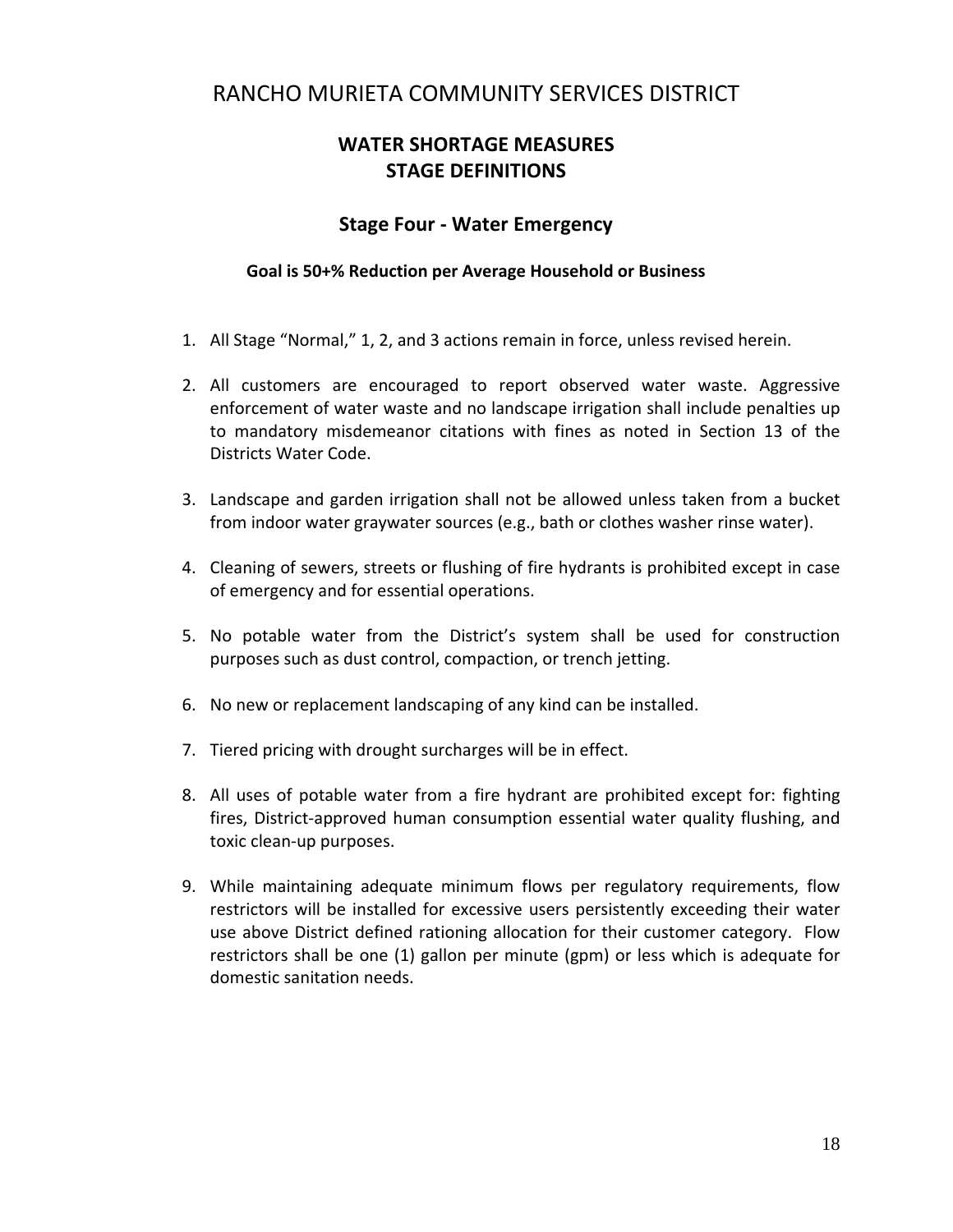#### **ATTACHMENT A**

**EMERGENCY OPERATING PROCEDURES DUE TO CATASTROPHIC FAILURE**